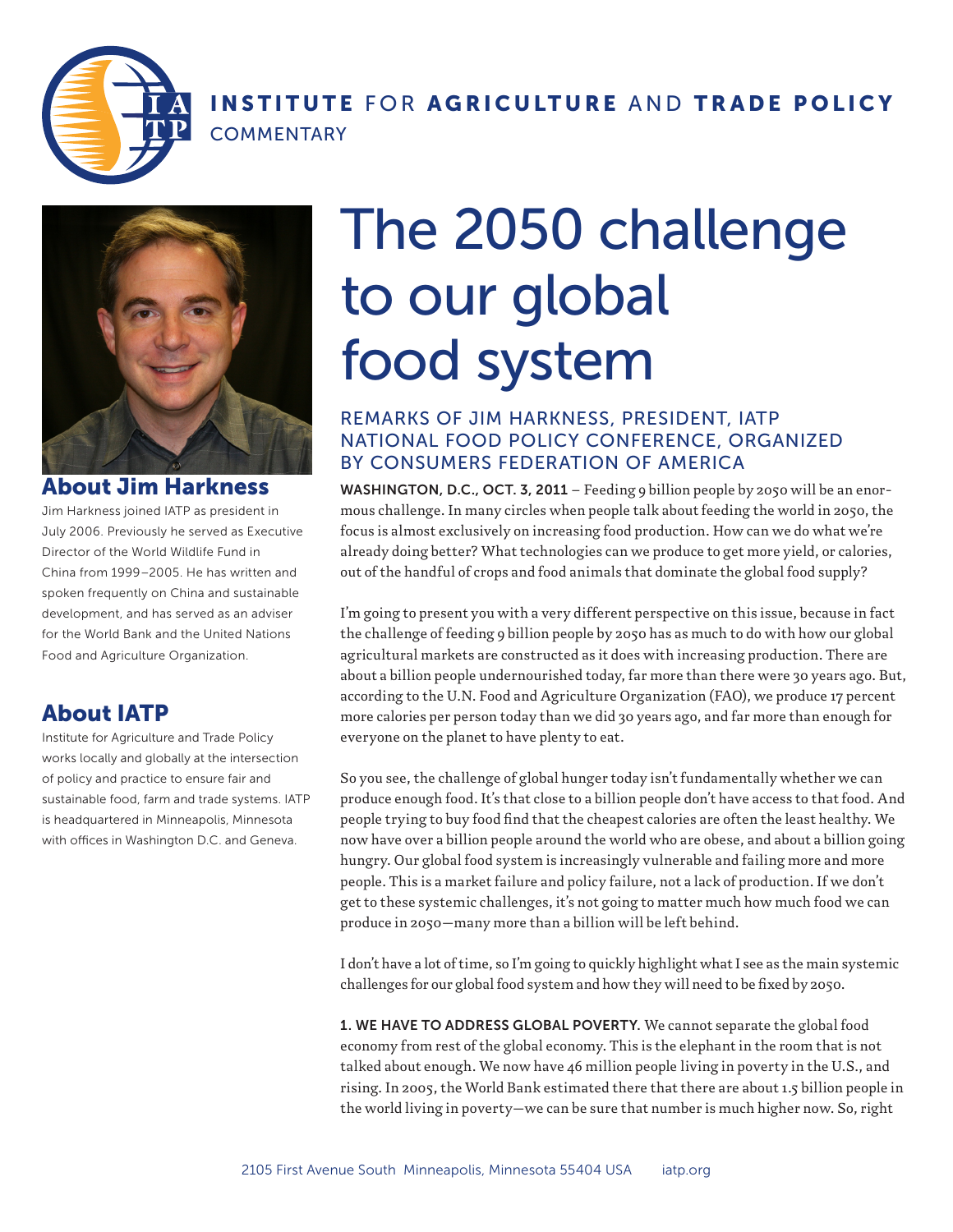now—and in 2050—the biggest challenge for global hunger is the ability of everyone to afford food, and as we see by rising obesity statistics, enough healthy food. How to accomplish this is a huge question, and all over the world right now people are asking it: how do we create new jobs. But one place we might start is by looking at fair prices for farmers and fair wages for farm workers and food industry workers. The International Fund for Agricultural Development calculates that 70 percent of those living in extreme poverty are in rural areas. So, better prices for farmers would help to reduce poverty because agricultural development is the key basis for growth of developing country economies. Food and food industry workers are a significant part of the global workforce, and traditionally have been among the most exploited groups in terms of wages and labor practices.

#### 2. WE HAVE TO ACKNOWLEDGE THE CRUSHING EFFECT TWO DECADES OF TRADE LIBERALIZATION HAS HAD ON FOOD SECURITY.

For much of the past 30 years, "free trade" has been hailed as the best way to get food to those who need it most. Developing countries were urged and sometimes forced into cutting border tariffs, eliminating subsidies to producers and selling off buffer stocks, on the promise that global markets would reward their farmers and bring lower cost food to consumers. With the exception of a few middle income agriculture exporters such as Brazil and Argentina, that promise has proved hollow.

Without government support, developing country food production stagnated, and was further undermined by the dumping of cheap food from the United States. By 2007, over two-thirds of developing countries were dependent on food imports to feed their people. Then in 2007-08, and again last January, global food prices hit record highs, and those countries were priced out of the market. The result was a hundred million more people hungry, food riots and in some cases, revolution.

One of the arguments of trade liberalization was that publicly held food stocks are no longer needed; the private sector can manage the food supply. The events of the past three years have proved this to be disastrously false. Right now, global food stocks are "alarmingly" low according to the World Bank, meaning if there is a major disruption in production, we're in even deeper trouble.

Some economists scoff at the "market distortions" and inefficiency of food reserves, citing the problems of programs in the U.S. and Europe, and of course when such systems are poorly managed they don't work well. But when there is an unexpected production collapse or price rise, even an inefficient buffer stock is far preferable to none at all. The G-20, FAO and many others are looking seriously at how to more effectively use food reserves, and a strong, well-functioning food reserve system will be essential for 2050.

3. FINANCIAL DEREGULATION HAS CREATED CHAOS IN AGRICULTURE MARKETS. In early 2008, we heard that farmers in the Midwest were having trouble getting forward contracts from the local grain elevator. We looked into it, and later that year put out a report showing how a series of deregulatory moves in Congress and in the executive branch opened up commodity futures markets which include agriculture—to a wave of new speculative money. This money played a role in dramatically driving up prices in 2007-08, and after a massive sell-off, prices collapsed. This type of extreme price volatility continues today. A series of institutions—from the U.N. to the Senate Committee on Investigations—have concluded that this is an issue that must be dealt with. Our moderator, Alan Bjerga, has just written a book on this topic which I look forward to reading. But the bottom line remains: If Wall Street is allowed to continue to treat commodity futures markets as a high stakes casino, its impact will be a major blow to our efforts for 2050.

#### 4. WE MUST HAVE SERIOUS CLIMATE CHANGE POLICY THAT REDUCES EMISSIONS, AND SUPPORTS CLIMATE-RESILIENT

AGRICULTURE. No sector of our economy is more affected by climate change than food production. In just the last year, we saw nearly 20 percent of the U.S., primarily in the south, under extreme or exceptional drought. In the upper Midwest, torrential spring and early summer rains and flooding along the Mississippi and Missouri Rivers wiped out cropland. At the global level, a severe drought in East Africa threatens the lives of more than 10 million people. Major agriculture producing countries like Russia, China, Brazil and Australia have experienced either extreme drought or widespread flooding in recent years that is affecting global food production.

A comprehensive climate policy would not only reduce greenhouse gas emissions—for agriculture, it would build climate resilience. There's a farmer we work with in Northeast Iowa. His farm runs right up against the Mississippi River. When massive spring floods hit his fields, the pastures his cattle graze not only held their ground as the water surged, but also served as a buffer for the tons of silt and nutrients that washed off neighboring corn and soybean fields. His farm, based on the principles of agroecology, has pastures with native perennial grasses with deep roots that hold onto the soil during floods and draw moisture from deep underground during droughts. His cattle are rotationally grazed to maximize the health of the plants and animals, and require virtually no outside inputs.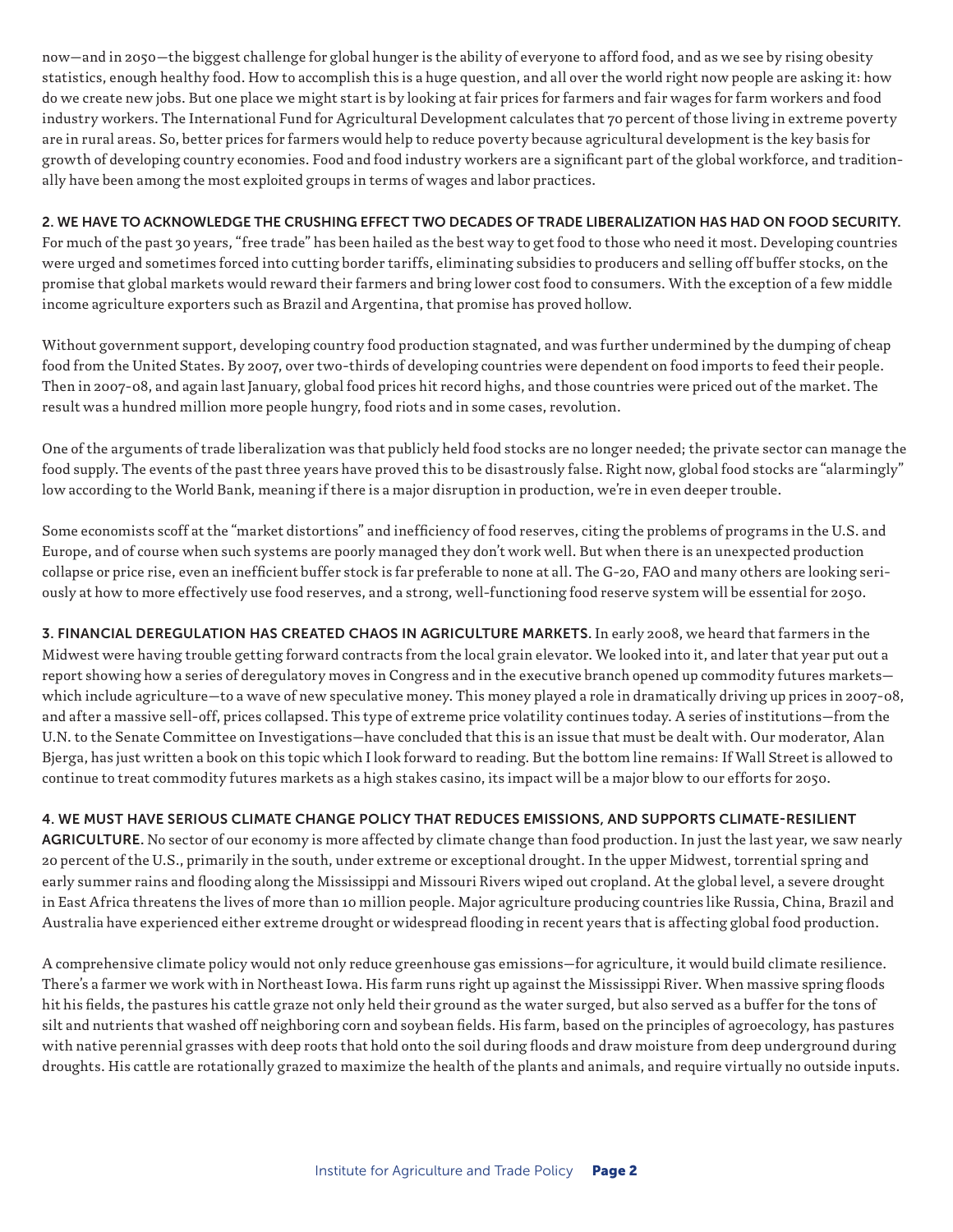This is an example of the type of resilient agriculture systems we need to invest in, in order to stand up and thrive under increasing pressures of a changing climate, while feeding the world. Agriculture systems dependent on fossil fuels—for machinery, chemical fertilizers and pesticides—are going to have to undergo major changes by 2050.

5. WE NEED TO SUPPORT THE ABILITY OF FOOD INSECURE COUNTRIES TO BUILD—AND, IN MANY CASES REBUILD—THEIR OWN FOOD SYSTEMS. This need is acknowledged by just about everyone; it was enshrined in a commitment by G-8 leaders in 2008 and is part of the Obama Administration's Feed the Future program, but in both cases, actual investments have been limited.

If we're going to address poverty, food production and climate change all at once, we need to rebuild these systems through agroecology, an integrated approach that applies ecological principles to agriculture, with an emphasis toward what works for small-scale agriculture. This is something that was endorsed by over 60 countries as part of an international assessment of agriculture a few years ago, led by the World Bank and the U.N. The assessment concluded that a one-size-fits-all approach to agriculture doesn't work, especially one wedded to industrial-scale production and dependent on fossil fuels. The huge corn and soybean farms in Iowa or Brazil are not models that work everywhere. Trying to impose this model in developing countries may not produce more food, and even when it does, it may not feed more people. About 85 percent of the world's farms are less than two hectares in size. Instead of promoting systems that force these farmers off the land or suck them into debt, we need to help them build on their knowledge and more efficiently use resources they have at hand.

As an example of what is needed, in Cambodia small farmers are leading a Sustainable Rice Intensification project that allowed them to increase yields by 60 percent, cut the use of pesticides and fertilizers by 70 percent, maintain ownership of their seeds, and enhance soil fertility. Incomes rose, water use decreased while water quality improved, and a more stable food supply was created. The first innovators organized with other farmers to spread the word. Now, 130,000 farmers participate and it is part of the government's national agricultural strategy.

Also, we must recognize the critical role that women play in agriculture production; most small scale farmers around the world are women. And development experts will tell you that investment in women—including access to credit, ownership and training—typically pays off.

The Tamilnadu Women's Collective in India is a great example. Earlier this year, we put out a short paper on how this collective with over 150,000 members offers training, credit and support by combining women's empowerment with low-input sustainable agriculture. Like the Cambodian farmers, they have adapted agroecological methods suited to their particular situation to increase incomes and yields, and cut chemical inputs. They are now leaders in their communities and taking action at the regional level to get the public support needed to make this a success.

There are many, many success stories like these around the world, but they tend not to get noticed because they have been focused on small farms and production of food for domestic consumption instead of export, and are often initiated by farmers themselves instead of international development organizations.

# 6. JUST AS WE NEED TO INTEGRATE CLIMATE-RESILIENCE INTO OUR AGRICULTURE SYSTEMS, WE ALSO NEED TO INTEGRATE

PUBLIC HEALTH INTO OUR FOOD SYSTEM. As I mentioned before, just because there is access to calories doesn't mean there is access to healthy food. In fact, in many parts of the world struggling with food security, including within the U.S., unhealthy food is the most readily available. The World Health Organization (WHO) just completed a global meeting in New York to address the crisis of noncommunicable disease. These are primarily diet related, and include heart disease, diabetes, stroke and some cancers; they are not only growing fast, but are also the fastest-growing source of health care costs. By 2050, we will need our policies, both in U.S. farm policy and at the international level, to reflect what we know about which foods are healthy and which are not.

7. FINALLY, WE ARE GOING TO NEED A MUCH MORE EFFECTIVE AND DEMOCRATIC SYSTEM OF GLOBAL INSTITUTIONS. Right now, we have the World Trade Organization stuck in the mud for a decade. We have U.N. agencies and conventions that are woefully under-funded and have limited effectiveness. The World Bank and IMF have long been criticized, and rightly so, for pushing a neoliberal economic model that has failed many parts of the world. These institutions aren't working well right now, but ad hoc power blocs like the G-20 have proved no more effective and have less legitimacy. As I have explained, feeding the world requires action on